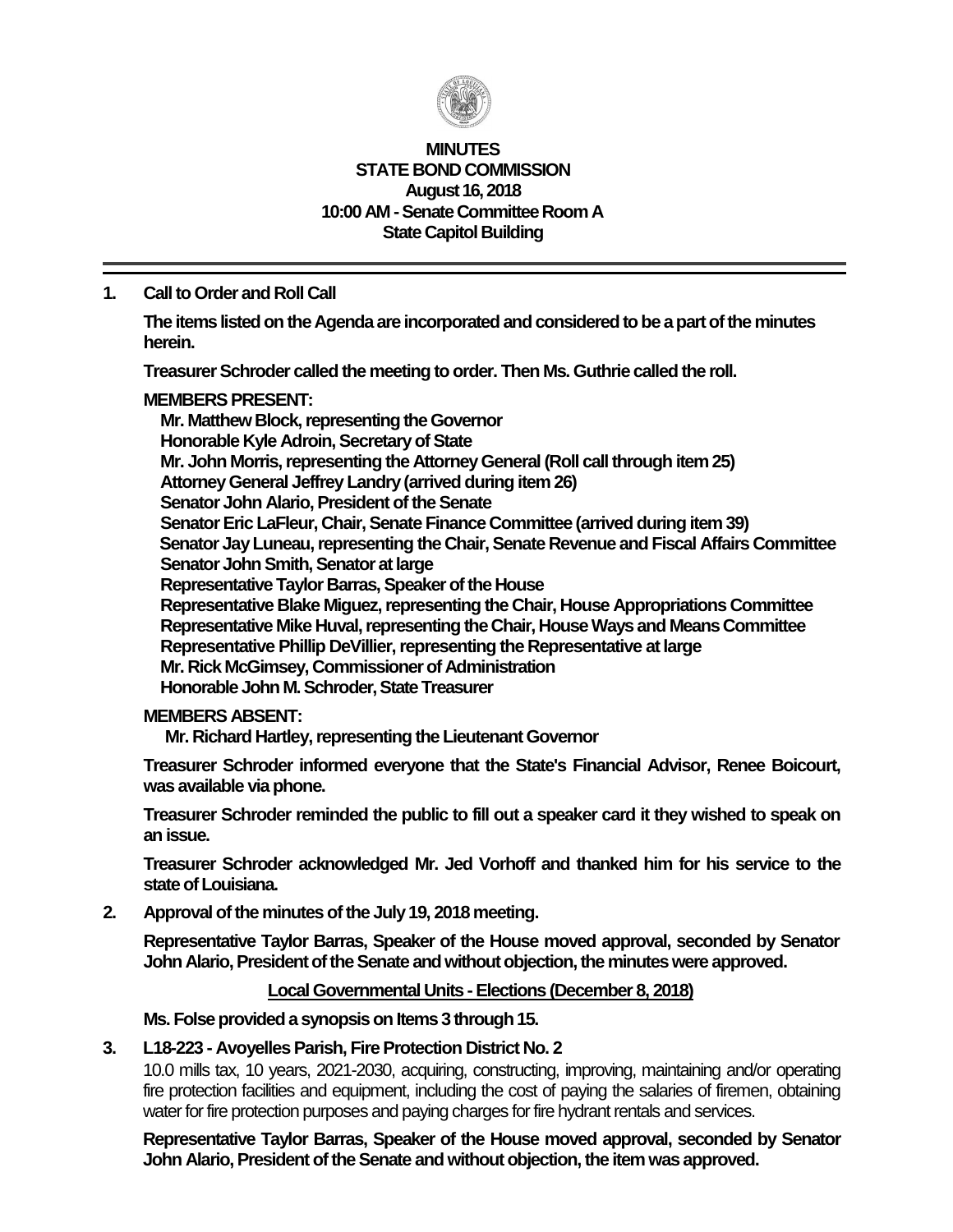## **4. L18-242 - Calcasieu Parish, Community Center & Playground District No. 3, Ward 7**

**(1)** Not exceeding \$7,000,000 General Obligation Bonds, not exceeding 7%, not exceeding 20 years, establishing, acquiring, constructing, improving, extending, maintaining and operating a recreational system and facilities, including a community center/gymnasium and streets and roads with all necessary equipment and installations; **( 2 )** 7.96 mills tax, 10 years, 2020-2029, construction, improvement, acquisition, maintenance and operation of the facilities.

**Representative Taylor Barras, Speaker of the House moved approval, seconded by Senator John Alario, President of the Senate and without objection, the item was approved.**

#### **5. L18-246 - Calcasieu Parish, Fire Protection District No. 4, Ward 4**

Not exceeding \$5,000,000 (General Obligation Bonds), not exceeding 6%, not exceeding 20 years, **(1)** acquiring, constructing, improving, maintaining or operating fire protection facilities, machinery and equipment and **(2)** purchasing firefighting equipment.

**Representative Taylor Barras, Speaker of the House moved approval on Item 5 subject to the applicant's compliance with the provisions of La. R.S. 33:4712.10 prior to actual disbursement**  of proceeds and that no disbursement for purchase of immovable property will be in excess of **the appraisal valuation. The motion was seconded by Senator John Alario, President of the Senate, and without objection, the motion was approved.**

### **6. L18-224 - Calcasieu Parish, Gravity Drainage District No. 7, Ward 8**

10.0 mills tax, 10 years, 2019-2028, maintaining, construction, and improving drainage works within the District and outside of the District, where permissible by law.

**Representative Taylor Barras, Speaker of the House moved approval, seconded by Senator John Alario, President of the Senate and without objection, the item was approved.**

### **7. L18-248 - Calcasieu Parish, Recreation District No. 1, Ward 4**

**(1)** Not exceeding \$19,500,000 (General Obligation Bonds), not exceeding 7%, not exceeding 15 years, establishing, acquiring, constructing, improving, extending, developing, maintaining and operating recreational system and facilities, with all necessary equipment and installations; **(2)** 10.89 mills tax, 10 years, 2021-2030, acquiring, constructing, improving, maintaining and operating facilities.

**Representative Taylor Barras, Speaker of the House moved approval, seconded by Senator John Alario, President of the Senate and without objection, the item was approved.**

### **8. L18-241 -East Baton Rouge Parish, Melrose Place Crime Prevention District**

\$150 residential parcel fee and \$750 commercial parcel fee, 10 years, 2020-2029, **(1)** aiding in crime prevention and adding to the security of residents, **(2)** beautification of the public spaces, and **(3)** promote and encourage beautification of private spaces.

**Representative Taylor Barras, Speaker of the House moved approval, seconded by Senator John Alario, President of the Senate and without objection, the item was approved.**

## **9. L18-222 - Jefferson Davis Parish, Town of Welsh**

1% sales tax, 25 years, beginning June 1, 2019, **(1)** constructing, acquiring, extending, improving and/or maintaining police and fire department stations and equipment, including fire engines, sidewalks and bridges, recreational facilities and drainage facilities; **(2)** improving and/or maintaining streets and public buildings and **(3)** purchasing and acquiring equipment and furnishings for the aforesaid public works, improvements and facilities of and for the Town.

**Representative Taylor Barras, Speaker of the House moved approval, seconded by Senator John Alario, President of the Senate and without objection, the item was approved.**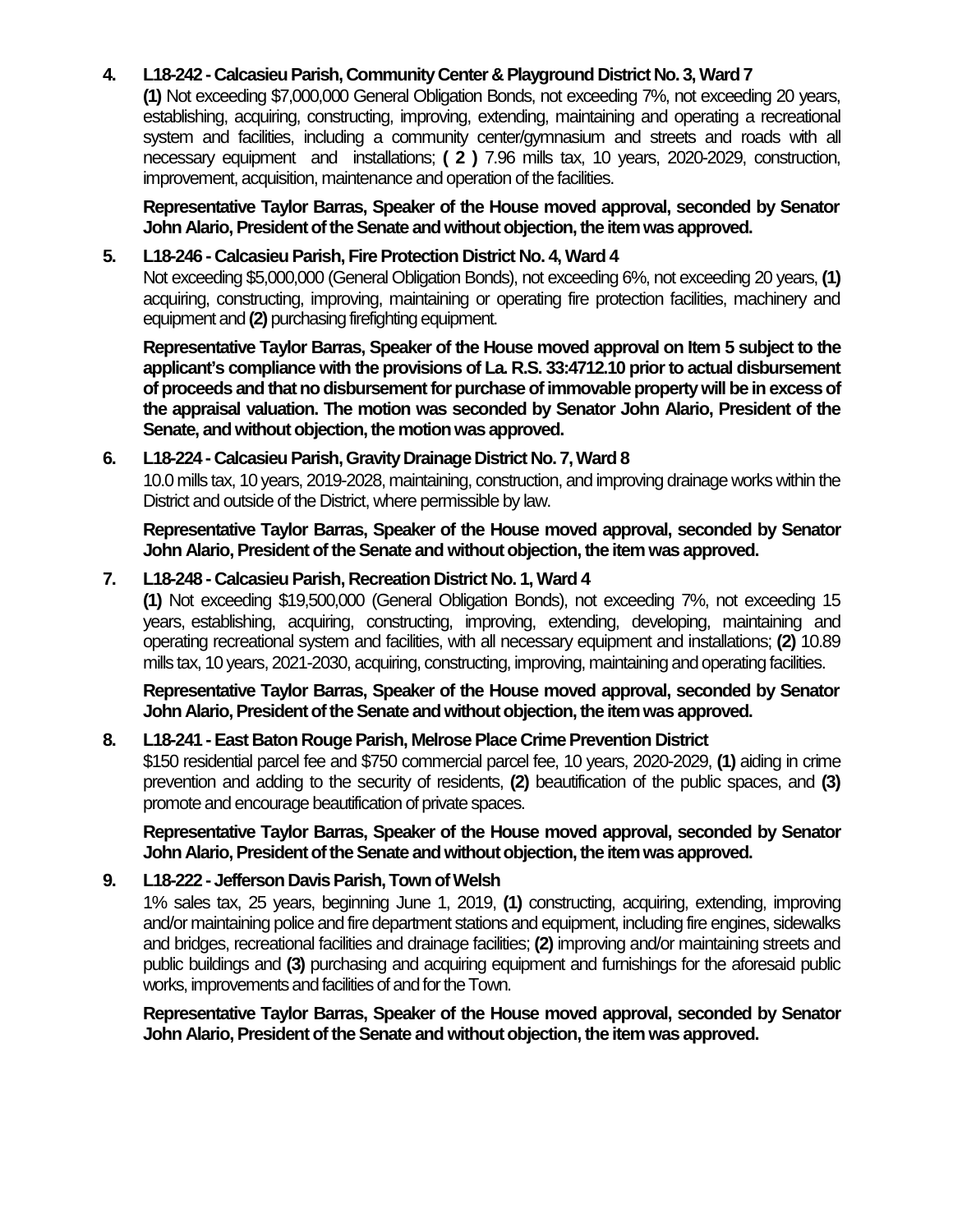## **10. L18-206 -Sabine Parish, North Sabine Fire Protection District**

7.0 mills tax, 20 years, 2019-2038, **(1)** acquiring, constructing, improving, maintaining and operating fire protection facilities and equipment and **(2)** paying the cost of obtaining water for fire protection purposes.

**Representative Taylor Barras, Speaker of the House moved approval, seconded by Senator John Alario, President of the Senate and without objection, the item was approved.**

## **11. L18-245 -Sabine Parish School Board, Parishwide School District**

3.0 mills tax, 20 years, 2019-2038, providing additional security and safety for the public schools and facilities, including acquiring, maintaining, operating and supporting safety equipment, cameras, bulletproof materials and modifications of school buildings and facilities to provide additional security and paying salaries, benefits and/or costs for security personnel.

**Representative Taylor Barras, Speaker of the House moved approval, seconded by Senator John Alario, President of the Senate and without objection, the item was approved.**

### **12. L18-230 -St. Tammany Parish, Drainage District No. 4**

\$96.00 parcel fee, 5 years, 2020-2024, **(1)** maintenance of the levee system, pumping station, pumps, holding ponds, **(2)** construction of pumping stations, **(3)** acquisition of land and **(4)** operation including costs of the pumping station operation staff, salaries of office staff, utilities and fuels, purchase of equipment, contract services, insurance and personnel.

**Representative Taylor Barras, Speaker of the House moved approval, seconded by Senator John Alario, President of the Senate and without objection, the item was approved.**

## **13. L18-243 -St. Tammany Parish, Fire Protection District No. 11**

10.0 mills tax, 10 years, 2020-2029, **(1)** acquiring, constructing, improving, maintaining and/or operating works of public improvement for fire protection purposes and **(2)** providing services to injured or ill persons in emergency situations.

**Representative Taylor Barras, Speaker of the House moved approval, seconded by Senator John Alario, President of the Senate and without objection, the item was approved.**

# **14. L18-244 -Vermillion Parish, Gueydan Drainage District, Sub-District No. 5**

14.04 mills tax, 10 years, 2019-2028, constructing, improving, maintaining and operating drainage works.

**Representative Taylor Barras, Speaker of the House moved approval, seconded by Senator John Alario, President of the Senate and without objection, the item was approved.**

### **15. L18-220 -West Feliciana Parish, Fire Protection District No. 1**

4.0 mills tax, 20 years, 2019-2038, **(1)**maintaining and operating fire protection facilities and equipment, including salaries and benefits and **(2)** paying the cost of obtaining water for fire protection purposes.

**Representative Taylor Barras, Speaker of the House moved approval, seconded by Senator John Alario, President of the Senate and without objection, the item was approved.**

### **Local Political Subdivisions -Loans**

### **16. L18-225 - Allen Parish Police Jury, Road District No. 1**

Not exceeding \$119,000 Limited Tax Certificates of Indebtedness, Series 2018, not exceeding 3.5%, mature no later than March 1, 2023, constructing, improving, operating and maintaining roads and bridges.

**Ms. Folse provided a synopsis. Representative Taylor Barras, Speaker of the House moved approval, seconded by Senator John Alario, President of the Senate and without objection, the item was approved.**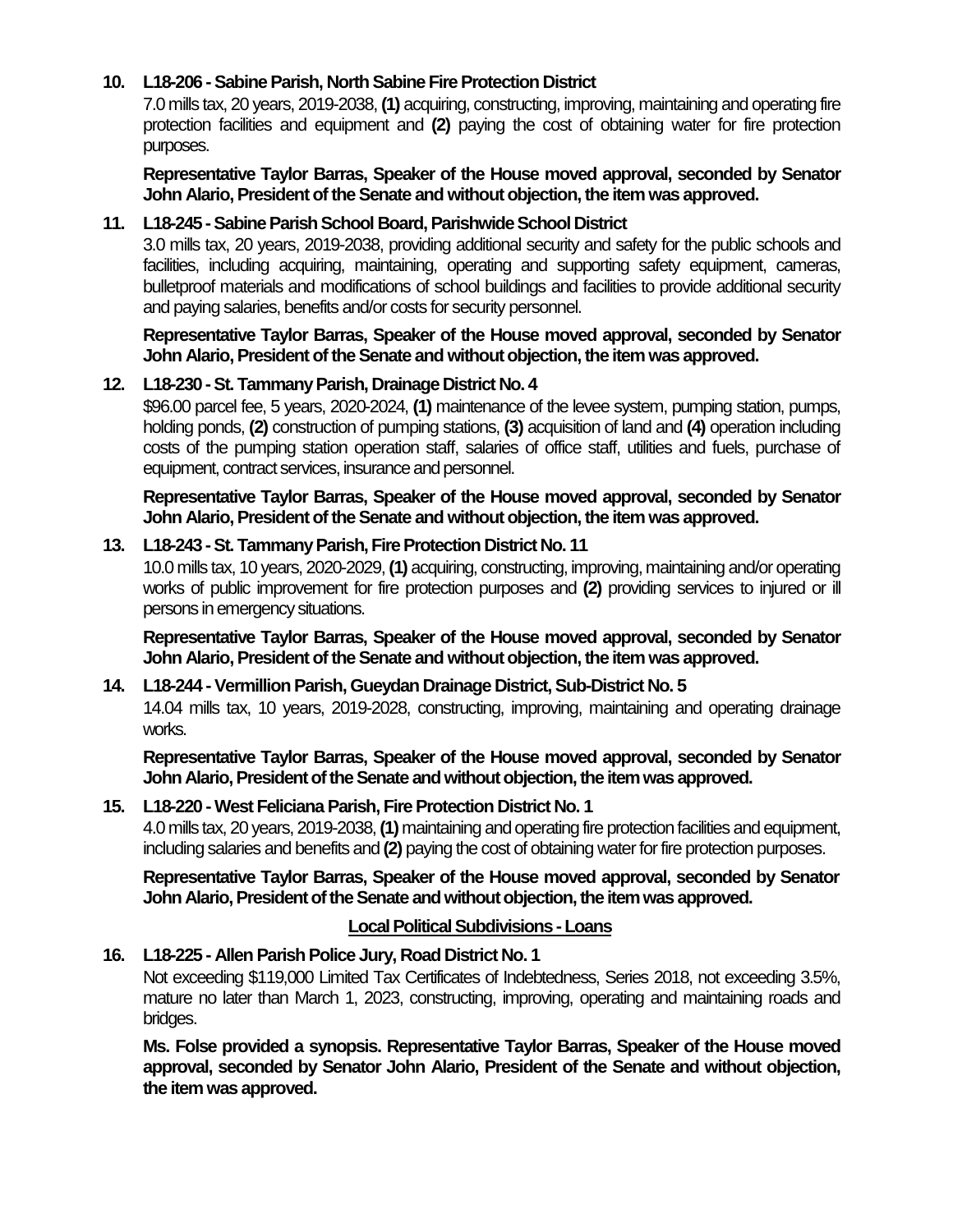#### **17. L18-227 - Allen Parish Police Jury, Road District No. 5**

Not exceeding \$82,000 Limited Tax Certificates of Indebtedness, Series 2018, not exceeding 3.40%, mature no later than March 1, 2022, constructing, operating and maintaining roads and bridges.

**Ms. Folse provided a synopsis. Representative Taylor Barras, Speaker of the House moved approval, seconded by Senator John Alario, President of the Senate and without objection, the item was approved.**

#### **18. L18-240- Beauregard Parish, Hospital Service District No. 2**

Not exceeding \$1,204,450 Certificates of Indebtedness, Series 2018, not exceeding 3.10%, mature no later than April 1, 2023, acquiring, constructing and installing improvements and replacements to the facilities, including acquiring equipment and fixtures.

**Ms. Folse provided a synopsis. Representative Taylor Barras, Speaker of the House moved approval, seconded by Senator John Alario, President of the Senate and without objection, the item was approved.**

#### **19. L18-234 -Iberia Parish, Iberia Economic Development Authority**

Not exceeding \$50,000 Revenue Anticipation Notes (Taxable), not exceeding 5%, mature no later than July 1, 2019, current expenses.

**Ms. Folse provided a synopsis. Representative Taylor Barras, Speaker of the House moved approval, seconded by Senator John Alario, President of the Senate and without objection, the item was approved.**

#### **20. L18-254 - Morehouse Parish, City of Bastrop**

Not exceeding \$1,500,000 Revenue Anticipation Notes, not exceeding 4%, mature no later than March 1, 2019, current expenses.

**Ms. Folse provided a synopsis. Representative Taylor Barras, Speaker of the House moved approval, seconded by Senator John Alario, President of the Senate and without objection, the item was approved.**

### **21. L18-239 -Plaquemines Parish Law Enforcement District**

Not exceeding \$2,800,000 Certificates of Indebtedness, not exceeding 6%, mature no later than June 30, 2019, current expenses

**Ms. Folse provided a synopsis. Representative Taylor Barras, Speaker of the House moved approval, seconded by Senator John Alario, President of the Senate and without objection, the item was approved.**

#### **22. L18-237 -St. Mary Parish Law Enforcement District**

Not exceeding \$1,200,000 Revenue Anticipation Notes, not exceeding 6%, mature no later than June 30, 2019, current expenses.

**Ms. Folse provided a synopsis. Representative Taylor Barras, Speaker of the House moved approval, seconded by Senator John Alario, President of the Senate and without objection, the item was approved.**

#### **23. L18-247 - Union Parish, Bayou D'Arbonne Lake Watershed District**

Not exceeding \$120,000 Loan, not exceeding 6%, not exceeding 12 months, installation of channel marker poles, markers, gauges, and related items and costs in D'Arbonne Lake damaged or destroyed during the 2016 flood event.

**Ms. Folse provided a synopsis. Representative Taylor Barras, Speaker of the House moved approval, seconded by Senator John Alario, President of the Senate and without objection, the item was approved.**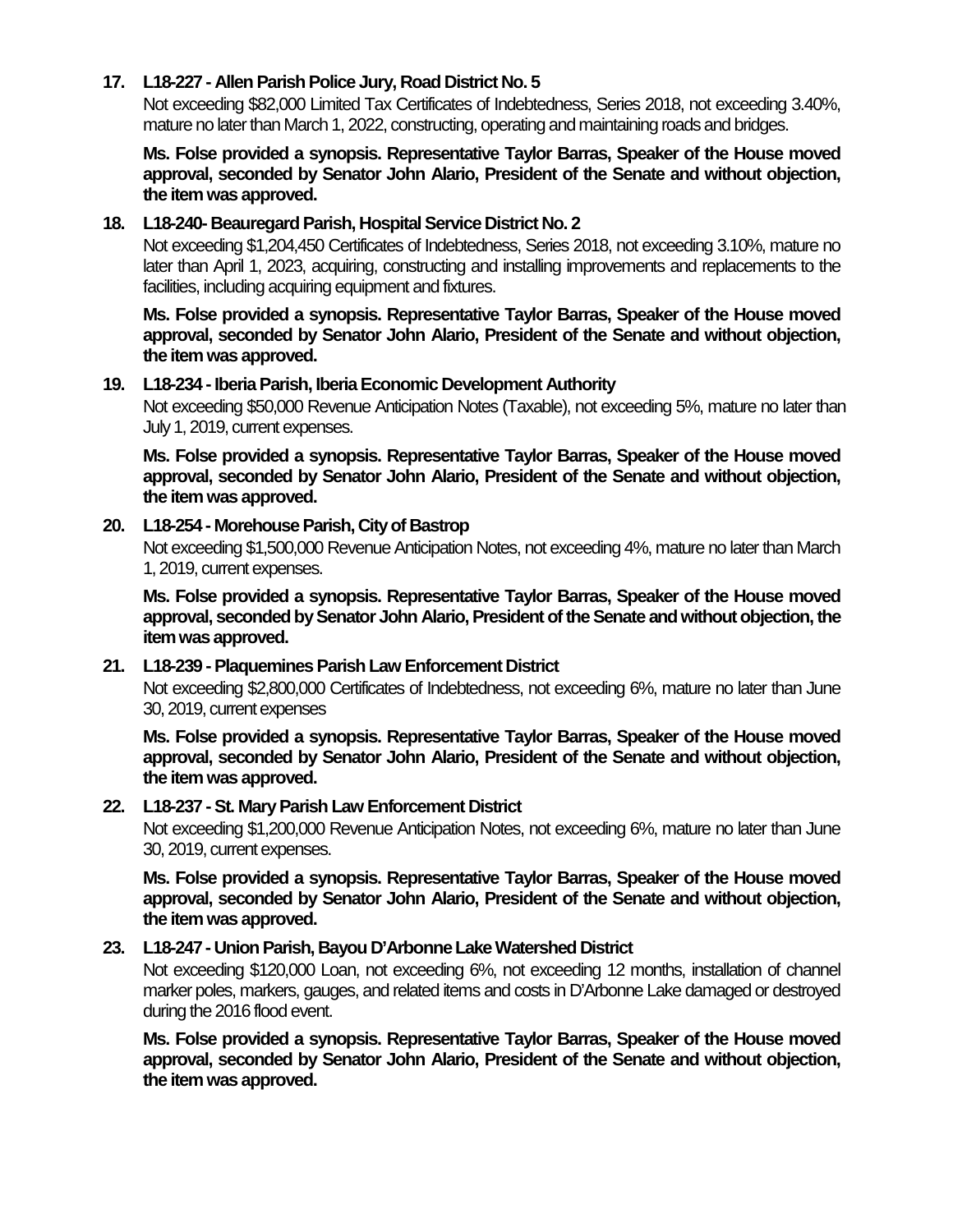## **24. L18-211 -Washington Parish, City of Bogalusa School Board**

Not exceeding \$1,000,000 Revenue Anticipation Notes, Series 2018, not exceeding 3.10%, mature no later than June 30, 2019, current operations.

**Ms. Folse provided a synopsis. Representative Taylor Barras, Speaker of the House moved for conditional approval contingent upon the School Board's budget for fiscal year ending June 30, 2019, which is scheduled to be adopted on August 30, 2018, being adopted substantially the same as submitted draft. The motion was seconded by Senator John Alario, President of the Senate, and without objection, the item was conditionally approved.**

## **Local Political Subdivisions - Bonds -Final Approval**

## **25. L18-238 - Caddo Parish, Town of Oil City (LDH Program)**

Not exceeding \$3,100,000 Taxable Water Revenue Bonds, in one or more series, not exceeding 2.45%, not exceeding 22 years, constructing and acquiring improvements and replacements to the drinking water system, including equipment and fixtures.

**Ms. Folse provided a synopsis. Representative Taylor Barras, Speaker of the House moved approval, seconded by Senator John Alario, President of the Senate and without objection, the item was approved.**

## **26. L18-249 - Calcasieu Parish, Waterworks District No. 12, Ward 3 (LDH Program)**

**(1)** Not exceeding \$2,000,000 Water Revenue Bonds, Series 2018, not exceeding 2.45%, not exceeding 22 years, establish, acquire, construct, improve, extend and maintain additions to its existing waterworks system, including treatment facilities, with all necessary equipment and installations, including but not limited to acquisitions of the existing waterworks systems within the Country Pine and South Calcasieu Estates subdivisions; **(2)** Not exceeding \$2,000,000 Bond Anticipation Notes, not exceeding 2.45%, not exceeding 18 months, interim financing.

**Ms. Folse provided a synopsis. Representative Taylor Barras, Speaker of the House moved approval, seconded by Senator John Alario, President of the Senate and without objection, the item was approved.**

### **27. L18-229 -East Baton Rouge Parish, Chaneyville Fire Protection District No. 7**

Not exceeding \$320,000 Revenue Bonds, Series 2018, not exceeding 4%, mature no later than December 31, 2027, purchase a fire truck.

**Ms. Folse provided a synopsis. Representative Taylor Barras, Speaker of the House moved approval, seconded by Senator John Alario, President of the Senate and without objection, the item was approved.**

### **28. L18-226 -Evangeline Parish,Town of Mamou (LDH Program)**

Not exceeding \$4,000,000 Utilities Revenue Bonds, in one or more series, not exceeding 4%, not exceeding 22 years, constructing or acquiring equipment, systems and improvements to the drinking water portion of the combined utilities system, including but not necessarily limited to the replacement, construction and expansion of water treatment systems and new wells, and providing for other matters in connection therewith.

**Ms. Folse provided a synopsis. Representative Taylor Barras, Speaker of the House moved approval, seconded by Senator John Alario, President of the Senate and without objection, the item was approved.**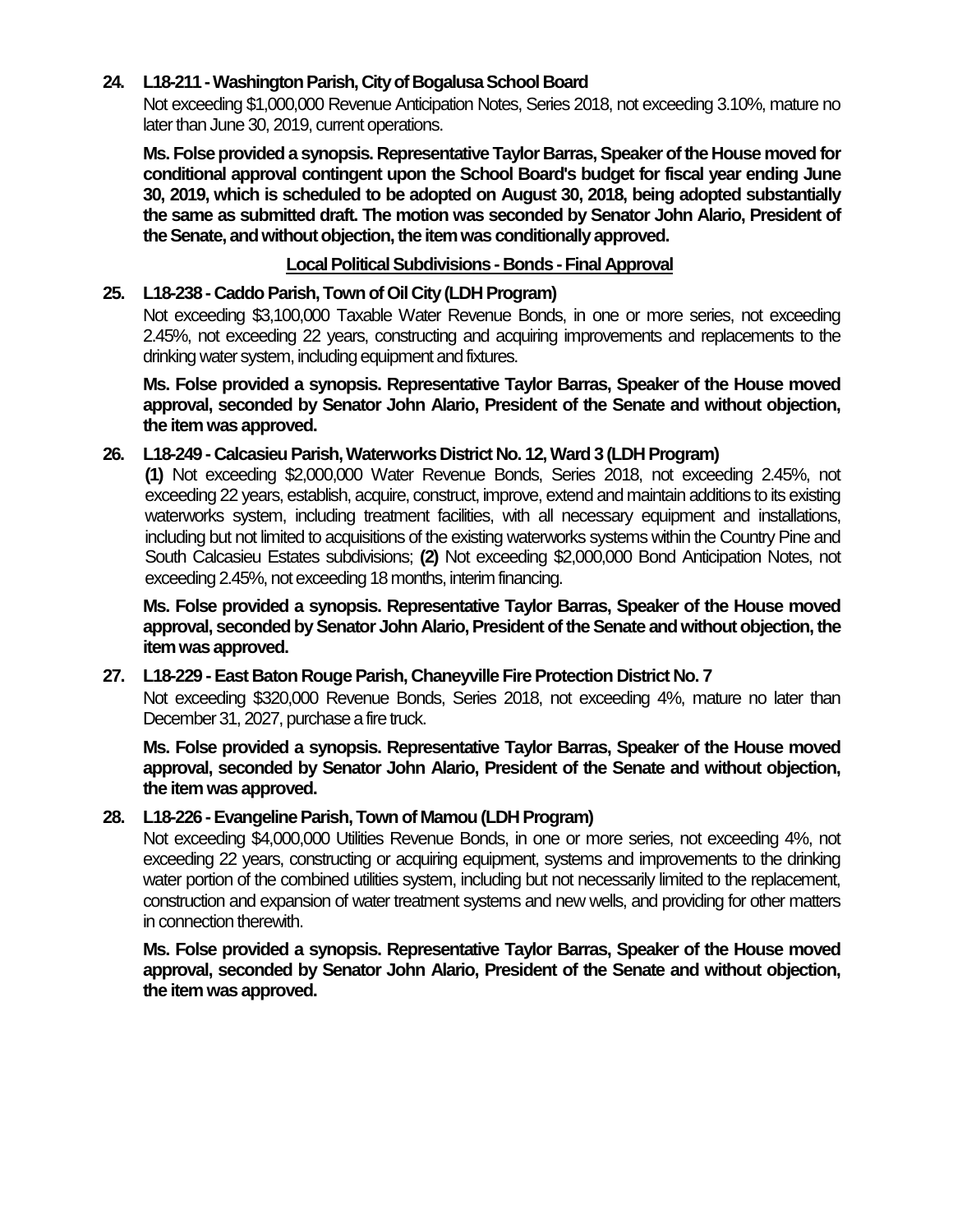# **29. L18-166 -Iberville Parish, City of St. Gabriel (DEQ Project)**

Not exceeding \$3,000,000 Taxable Limited Tax Bonds, Series 2018, in one or more series, not exceeding 0.95%, not exceeding 22 years, acquiring and constructing additions, extensions, and improvements to the wastewater collection, treatment and disposal system, including equipment and fixtures.

**Ms. Folse provided a synopsis. Representative Taylor Barras, Speaker of the House moved approval, seconded by Senator John Alario, President of the Senate and without objection, the item was approved.**

### **30. L18-251 -Ouachita Parish, City of Monroe**

Not exceeding \$36,000,000 Water Revenue Bonds, in one or more series, not exceeding 7%, not exceeding 30 years, **(1)** construct and acquire improvements, extensions and replacements to the water system, including expansion and improvement of the water treatment plant along with appurtenant equipment, accessories, replacements and additions to the water system and **(2)** funding a debt service reserve fund or reserve fund surety, if necessary.

**Ms. Folse provided a synopsis. Additional information was provided by Nnamdi Thompson, Government Consultants, Inc. and Wesley Shafto, Bond Counsel, Boles, Shafto & Leonard, LLC. After further discussion, Representative Taylor Barras, Speaker of the House moved approval, seconded by Representative Blake Miguez, representing the Chair, House Appropriations Committee and without objection, the item was approved.**

### **31. L18-253 -Ouachita Parish, Town of Sterlington**

Not exceeding \$1,845,000 Revenue Refunding Bonds, in one or more series, not exceeding 6%, not exceeding 25 years, refunding Wastewater and Sewer Treatment Utility Bonds, Series 2015A and 2015B.

**Ms. Folse provided a synopsis. Representative Taylor Barras, Speaker of the House moved approval, seconded by Senator John Alario, President of the Senate and without objection, the item was approved.**

## **32. L18-250 - Rapides Parish Police Jury**

Not exceeding \$400,000 Public Improvement Sales Tax Bonds, in one or more series, not exceeding 6%, not exceeding 10 years, paying all or part of one or more capital improvements.

**Ms. Folse provided a synopsis. Representative Taylor Barras, Speaker of the House moved approval, seconded by Senator John Alario, President of the Senate and without objection, the item was approved.**

### **33. L18-256 - Richland Parish, Village of Mangham (DEQ Project)**

Not exceeding \$140,000 Taxable Sewer Revenue Bonds, in one or more series, non-interest bearing, not exceeding 20 years, rehabilitating and making improvements to two lift stations within the wastewater collection, treatment and disposal system.

**Ms. Folse provided a synopsis. Representative Taylor Barras, Speaker of the House moved approval, seconded by Senator John Alario, President of the Senate and without objection, the item was approved.**

**Ms. Folse provided a synopsis on Items 34 through 35.**

### **34. L18-235 -St. Mary Parish, Recreation District No. 3**

Not exceeding \$650,000 General Obligation Refunding Bonds, not exceeding 4%, mature no later than March 1, 2023, refunding all or a portion of General Obligation Bonds, Series 2003, 2005 and 2010.

**Representative Taylor Barras, Speaker of the House moved approval, seconded by Senator John Alario, President of the Senate and without objection, the item was approved.**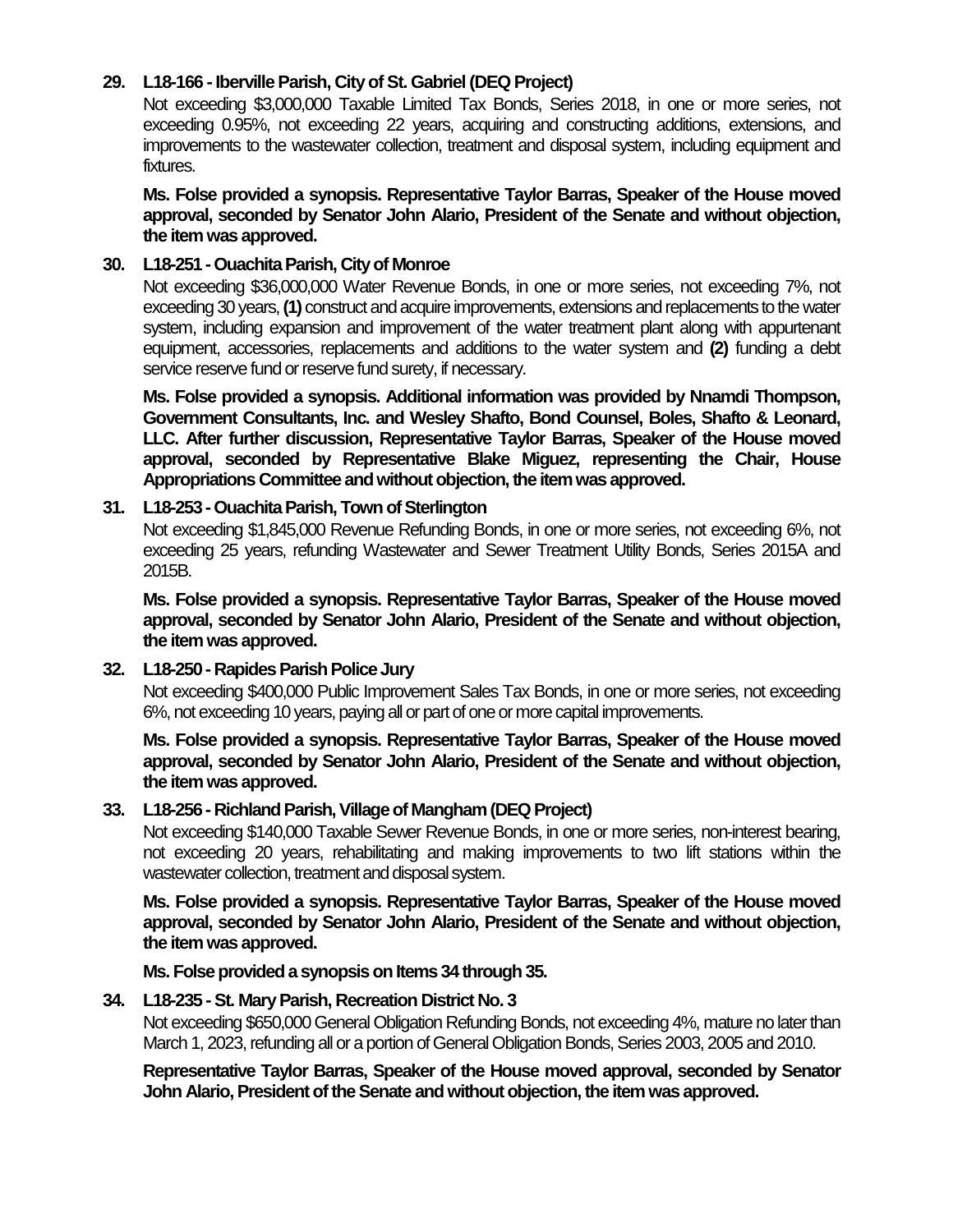## **35. L18-236 -St. Mary Parish, Recreation District No. 3**

Not exceeding \$850,000 Limited Tax Refunding Bonds, not exceeding 4%, mature no later than March 1, 2024, refunding all or a portion of Limited Tax Bonds, Series 2013 and Certificates of Indebtedness, Series 2014.

**Representative Taylor Barras, Speaker of the House moved approval, seconded by Senator John Alario, President of the Senate and without objection, the item was approved.**

## **36. L18-228 -Vernon Parish, City of Leesville**

Not exceeding \$675,000 Excess Revenue Bonds, in one or more series, not exceeding 5%, not exceeding 10 years, purchasing a new city hall building and related equipment and fixtures.

**Ms. Folse provided a synopsis. Representative Taylor Barras, Speaker of the House moved approval, seconded by Senator John Alario, President of the Senate and without objection, the item was approved.**

## **State Agencies, Boards and Commissions**

### **37. S18-018 -Louisiana Offshore Terminal Authority (LOOP LLC Project)**

Not exceeding \$22,980,000 Deepwater Port Refunding Revenue Bonds, Series 2018A, not exceeding 10%, fixed or variable rate, not exceeding 30 years, refunding Deepwater Port Refunding Revenue Bonds, Series 2010A.

**Ms. Folse provided a synopsis. Representative Taylor Barras, Speaker of the House moved approval, seconded by Senator John Alario, President of the Senate and without objection, the item was approved.**

## **38. S18-022 - Sabine River Authority (Beauregard, Calcasieu, Cameron, DeSoto, Sabine and Vernon Parishes)**

Not exceeding \$12,000,000 Revenue and Refunding Bonds, in one or more series, not exceeding 6%, not exceeding 15 years, **(1)** approximately \$8,650,000 Revenue Bonds, financing certain repairs and improvements to the Sabine River Diversion System and equipment utilized in connection therewith; **(2)** approximately \$3,350,000 Refunding Bonds, refunding all or a portion of Series 2011 Bonds and **(3)**funding a reserve fund, if necessary.

**Ms. Folse provided a synopsis. Representative Taylor Barras, Speaker of the House moved approval, seconded by Senator John Alario, President of the Senate and without objection, the item was approved.**

### **Political Subdivisions - Bonds**

# **39. S18-021 - New Orleans Aviation Board (Consolidated Rental Car Project)**

Not exceeding \$100,000,000 Refunding Bonds (GO Zone), in one or more series, not exceeding 10%, not exceeding 25 years, refunding and defeasing Gulf Opportunity Zone CFC Revenue Bonds (Consolidated Rental Car Project), Series 2009A.

**Ms. Folse provided a synopsis. Additional information was provided by Wayne Neveu, Bond Counsel, Foley & Judell, LLP and Michele Allen-Hart, General Counsel & Deputy Director of Aviation. After further discussion, Representative Taylor Barras, Speaker of the House moved approval, seconded by Representative Blake Miguez, representing the Chair, House Appropriations Committee andwithout objection, the item was approved.**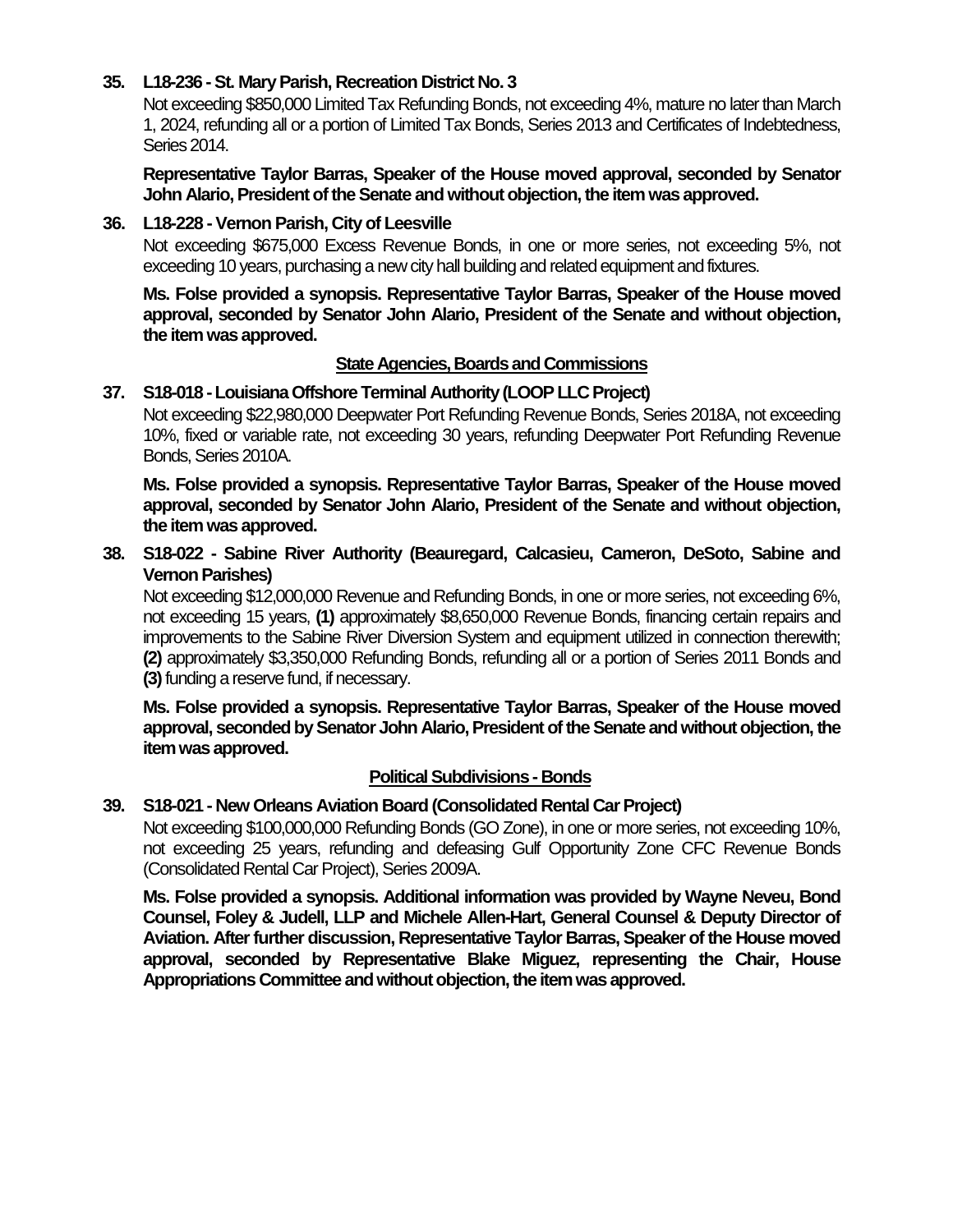# **Public Trust - Final Approval**

## **40. S18-019 - Louisiana Public Facilities Authority (VCOM Monroe Medical School Project)**

Not exceeding \$35,000,000 Revenue Bonds, in one or more series, taxable and/or tax-exempt, not exceeding 14% fixed and/or variable rate, not exceeding 40 years, acquiring, constructing, and equipping an osteopathic medical school and parking facilities.

**Ms. Folse provided a synopsis. Additional information was provided by Jamie Boyd, Bond Counsel Foley & Judell, LLP and Dennis A. Barbour, Moss & Rocovich, Attorney for Foundation. After a brief discussion, Representative Taylor Barras, Speaker of the House moved approval, seconded by Senator John Alario, President of the Senate and without objection, the item was approved.**

## **41. S18-020 - Louisiana Public Facilities Authority (CommCare Corporation Project)**

Not exceeding \$70,000,000 Revenue Bonds, in one or more series, tax-exempt and/or taxable, not exceeding 10% fixed and/or 15% variable rate (convertible to other rates), not exceeding 35 years, construction and equipping of 3 replacement skilled nursing facilities in Mandeville, Slidell and Bossier City.

**Ms. Folse provided a synopsis. Representative Taylor Barras, Speaker of the House moved approval, seconded by Senator John Alario, President of the Senate and without objection, the item was approved.**

## **42. S18-023 - Lafayette Parish, Lafayette Public Innovation Alliance**

Approval of the creation of the Lafayette Public Innovation Alliance of Lafayette Parish.

**Ms. Folse provided a synopsis. Treasurer Schroder advised Senator Eric LaFleur, Chair, Senate Finance Committee requested to be recused from this item. Representative Taylor Barras, Speaker of the House moved approval, seconded by Senator John Alario, President of the Senate and without objection, the item was approved.**

### **Ratifications and or Amendments to Prior Approvals**

**Ms. Folse provided a synopsis on Items 43 through 50, excluding Items 44 and 45.**

### **43. L17-306B -St. Tammany Parish, Village of Folsom**

Amendment of prior approvals granted on September 21, 2017 and December 14, 2017, to reflect change in cost of issuance and professionals.

**Representative Taylor Barras, Speaker of the House moved approval, seconded by Senator John Alario, President of the Senate and without objection, the item was approved.**

### **44. L18-085A - Terrebonne Parish Council (Morganza Levee Improvement Projects)**

Amendment of a prior approval granted on March 15, 2018, to reflect change in cost of issuance and professionals.

**Ms. Folse provided a synopsis on Items 44 and 45. Treasurer Schroder advised Senator Eric LaFleur, Chair, Senate Finance Committee requested to be recused from these items. Representative Taylor Barras, Speaker of the House moved approval, seconded by Honorable Kyle Ardoin, Secretary of State and without objection, the item was approved.**

### **45. L18-086A -Terrebonne Parish Council**

Amendment of a prior approval granted on March 15, 2018, to reflect change in cost of issuance.

**Representative Taylor Barras, Speaker of the House moved approval, seconded by Honorable Kyle Ardoin, Secretary of State and without objection, the item was approved.**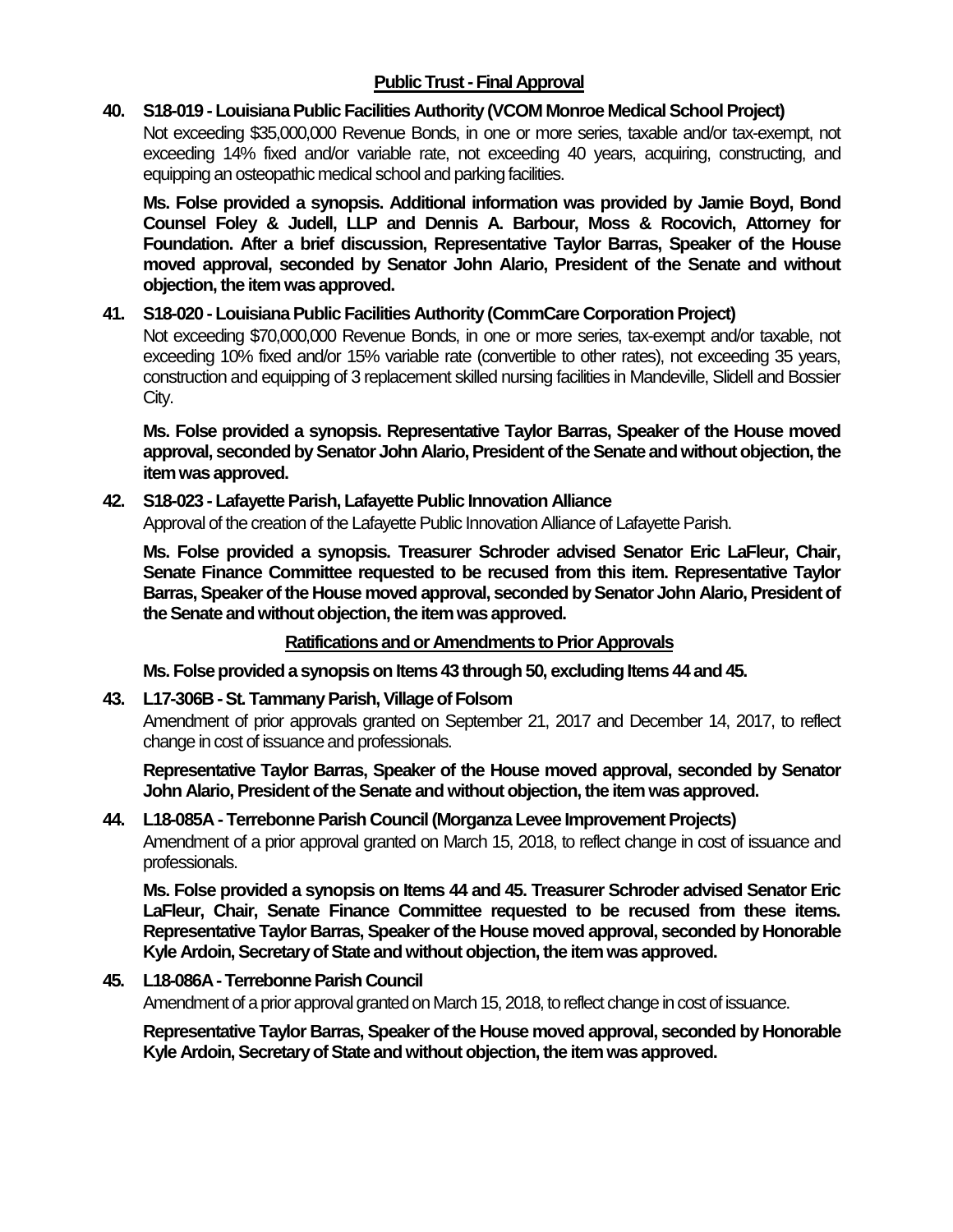## **46. L18-128A - Allen Parish Police Jury, Road District No. 4**

Amendment of a prior approval granted on May 17, 2018, to reflect change in cost of issuance.

**Representative Taylor Barras, Speaker of the House moved approval, seconded by Senator John Alario, President of the Senate and without objection, the item was approved.**

## **47. L18-165A - Lafayette Parish School Board**

Amendment of a prior approval granted on May 17, 2018, to reflect change in cost of issuance and professionals.

**Representative Taylor Barras, Speaker of the House moved approval, seconded by Senator John Alario, President of the Senate and without objection, the item was approved.** 

**48. S18-004A - Louisiana Community Development Authority (Better Waterworks, Inc. Project)** Amendment of a prior approval granted on March 15, 2018, to reflect change in cost of issuance and professionals.

**Representative Taylor Barras, Speaker of the House moved approval, seconded by Senator John Alario, President of the Senate and without objection, the item was approved.**

## **49. S18-008A - New Orleans Aviation Board (Parking Facility Corporation -Phase I Project)** Amendment of a prior approval granted on April 26, 2018, to reflect change in cost of issuance.

**Ms. Folse provided a synopsis. Additional information was provided by Wayne Neveu, Bond Counsel, Foley & Judell, LLP and Michele Allen-Hart, General Counsel & Deputy Director of Aviation. After further discussion, Representative Taylor Barras, Speaker of the House moved approval, seconded by Senator John Alario, President of the Senate and without objection, the item was approved.**

### **50. S18-009A - New Orleans Aviation Board (Consolidated PFC Garage Facility)**

Amendment of a prior approval granted on April 26, 2018, to reflect change in cost of issuance and professionals.

**Ms. Folse provided a synopsis. Additional information was provided by Wayne Neveu, Bond Counsel, Foley & Judell, LLP and Michele Allen-Hart, General Counsel & Deputy Director of Aviation. After further discussion, Representative Taylor Barras, Speaker of the House moved approval, seconded by Senator John Alario, President of the Senate and without objection, the item was approved.**

### **State of Louisiana**

# **51. S18-010C -State of Louisiana (GARVEE)**

Discussion and consideration of responses received from a Solicitation for Offer for Underwriting Services dated July 19, 2018 to Section F (Exhibit 4) Information Required Pursuant to a Resolution Adopted by the State Bond Commission on April 26, 2018.

**Ms. Folse provided a brief synopsis relative to the responses to Section F (Exhibit 4). Additional information was provided by Michael Hole, Managing Director, Citigroup Global Markets, Inc.; Brandee McHale, Managing Director, Citigroup Global Markets, Inc.; Ron Davis, Managing Director, Global Banking & Markets Bank of America/Merrill Lynch and Renee Boicourt, Financial Advisor Lamont Financial Services via phone. After a lengthy discussion, Honorable John M. Schroder, State Treasurer moved to exclude Bank of America Merrill Lynch and Citigroup from further consideration with GARVEE proposals. The motion was seconded by Representative Blake Miguez, representing the Chair, House Appropriations Committee. There was an objection to the motion by Senator Eric LaFleur, Chair, Senate Finance Committee, and with a roll call vote of 7 to 6, the motion was approved.**